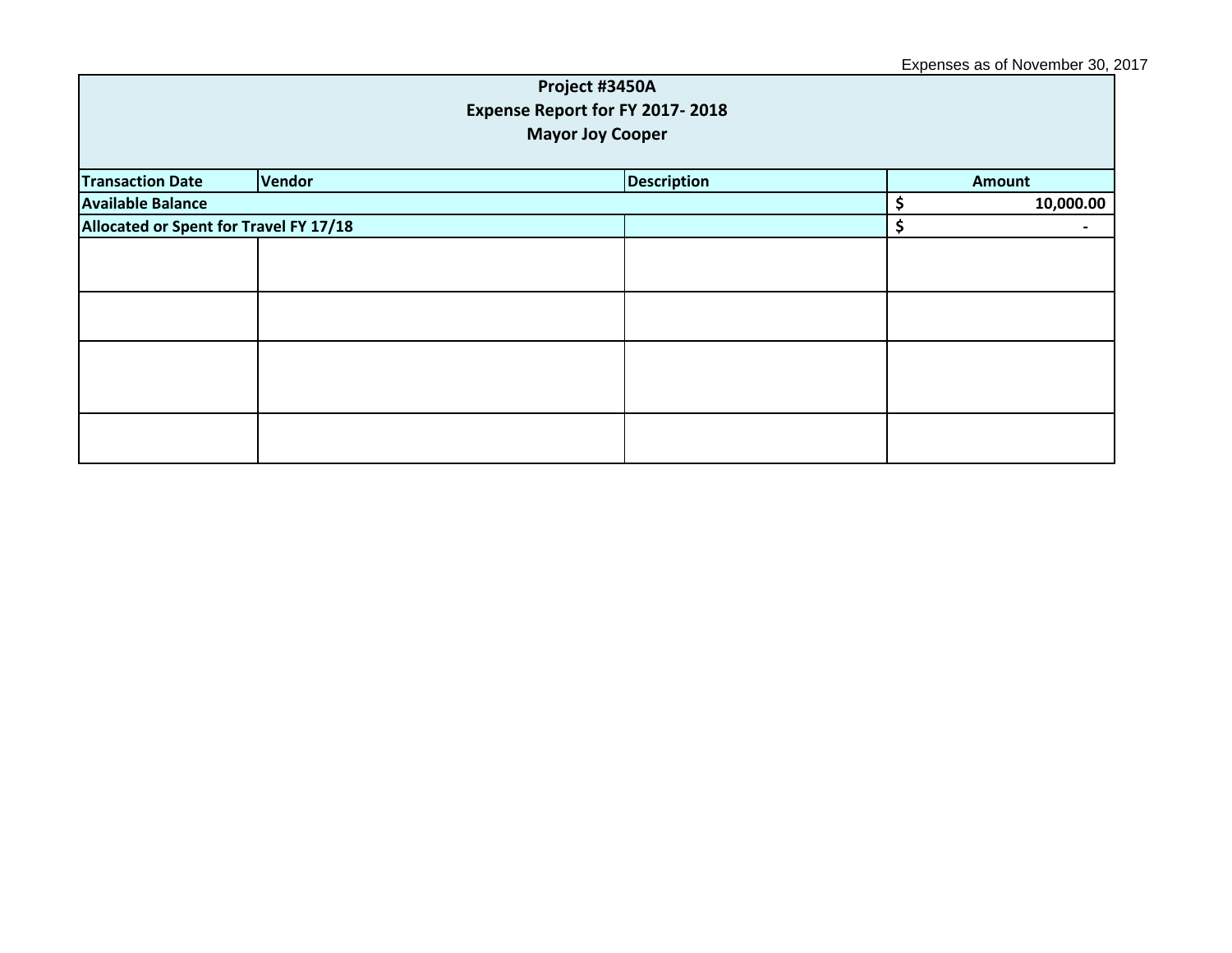|                                        |                                | Project #3450G                  |    |               |  |  |  |
|----------------------------------------|--------------------------------|---------------------------------|----|---------------|--|--|--|
|                                        |                                | Expense Report for FY 2017-2018 |    |               |  |  |  |
|                                        | <b>Vice Mayor Keith London</b> |                                 |    |               |  |  |  |
| <b>Transaction Date</b>                | Vendor                         | <b>Description</b>              |    | <b>Amount</b> |  |  |  |
| <b>Available Balance</b>               |                                |                                 | \$ | 10,000.00     |  |  |  |
| Allocated or Spent for Travel FY 17/18 |                                | \$                              |    |               |  |  |  |
|                                        |                                |                                 |    |               |  |  |  |
|                                        |                                |                                 |    |               |  |  |  |
|                                        |                                |                                 |    |               |  |  |  |
|                                        |                                |                                 |    |               |  |  |  |
|                                        |                                |                                 |    |               |  |  |  |
|                                        |                                |                                 |    |               |  |  |  |
|                                        |                                |                                 |    |               |  |  |  |
|                                        |                                |                                 |    |               |  |  |  |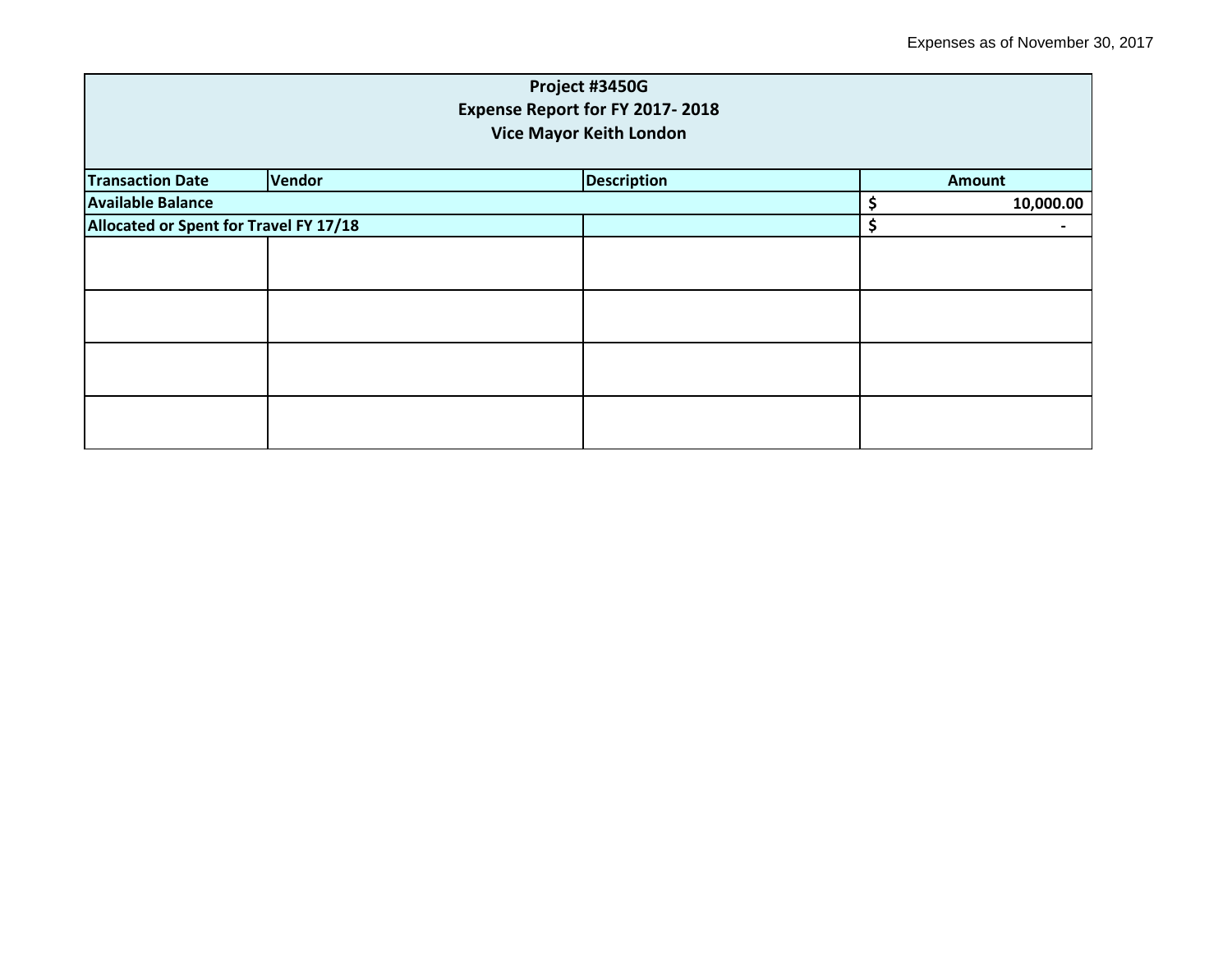|                                        |                                         | Project #3450E                                   |    |               |  |
|----------------------------------------|-----------------------------------------|--------------------------------------------------|----|---------------|--|
|                                        |                                         | <b>Expense Report for FY 2017-2018</b>           |    |               |  |
|                                        |                                         | <b>Comm. Michele Lazarow</b>                     |    |               |  |
| <b>Transaction Date</b>                | <b>Vendor</b>                           | <b>Description</b>                               |    | <b>Amount</b> |  |
| <b>Available Balance</b>               |                                         |                                                  | \$ |               |  |
|                                        |                                         |                                                  |    | 8,673.25      |  |
| Allocated or Spent for Travel FY 17/18 |                                         |                                                  | \$ | 1,326.75      |  |
|                                        |                                         |                                                  |    |               |  |
|                                        |                                         | Hotel - 'Trip to Tallahassee, Fl. For            |    |               |  |
| 10/23/2017                             | <b>Aloft Tallahassee Downtown Hotel</b> | <b>Preemption &amp; CRA Issues</b>               | Ş  | 525.39        |  |
|                                        |                                         | <b>Credit for tax- Hotel Charges for Trip to</b> |    |               |  |
|                                        |                                         | Tallahassee, FL - For Preemption & CRA           |    |               |  |
| 10/23/2017                             | <b>Aloft Tallahassee Downtown Hotel</b> | <b>Issues</b>                                    | \$ | (43.38)       |  |
|                                        |                                         | <b>Expenses - 'Trip to Tallahassee, Fl. For</b>  |    |               |  |
| 11/16/2017                             | <b>Aloft Tallahassee Downtown Hotel</b> | <b>Preemption &amp; CRA Issues</b>               | Ş  | 844.74        |  |
|                                        |                                         |                                                  |    |               |  |
|                                        |                                         |                                                  |    |               |  |